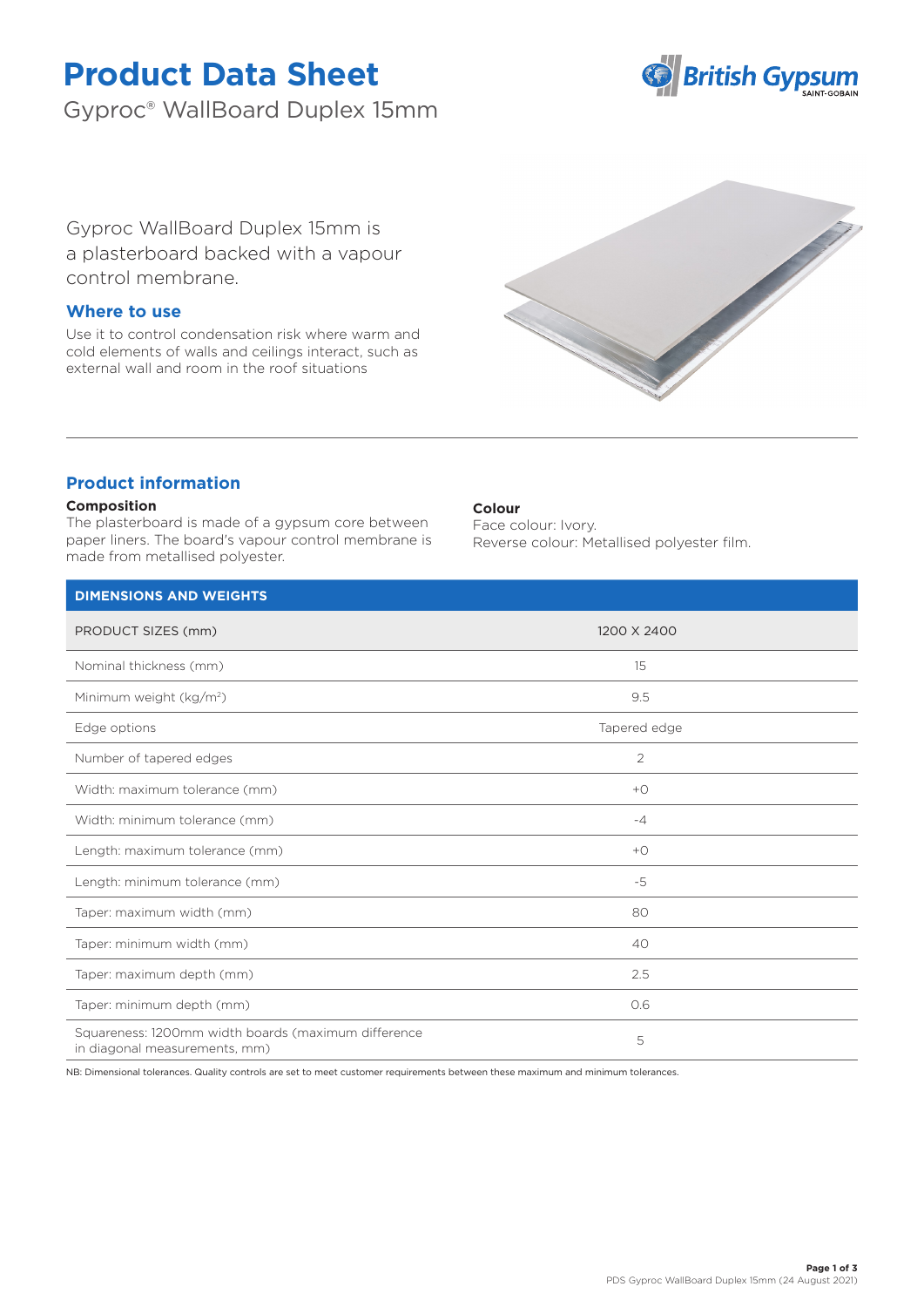# **Product Data Sheet**

Gyproc® WallBoard Duplex 15mm



# **Performance**

Here we only provide performance information related to the product. Please see the White Book for system-dependent performance.

# **Standards**

EN 14190:2014.

Declarations of Performance (DoP) available [Click here.](https://www.british-gypsum.com/DoP)

| Reaction to fire                                | B-s1, dO |
|-------------------------------------------------|----------|
| Thermal conductivity (W/mK)                     | O 19     |
| Water vapour permeability $(\mu)$               | 1400     |
| Flexural strength to EN14190                    | Pass     |
| Maximum continuous<br>temperature exposure (°C) | 49       |
|                                                 |          |

# **Installation**

### **Limitations of use**

This plasterboard isn't suitable for fixing with adhesive. It must be mechanically fixed instead.

## **Effect of condensation**

The thermal insulation and ventilation requirements of national Building Regulations aim to reduce the risk of condensation and mould growth in new buildings. However, designers should take care to eliminate all possibility of problems caused by condensation, particularly in refurbishment projects.

## **Cutting**

Either cut the board with a plasterboard saw, or score the front face paper with a sharp knife, snap it over a straightedge, then cut the back face paper. Cut holes for things like socket boxes using a utility saw.

#### **Fixing**

Fix the board with the decorative side facing outwards to receive finishes. Install fixings at least 13mm from cut edges and 10mm from bound edges. Position cut edges at internal angles wherever possible. Stagger horizontal and vertical joints between layers by at least 600mm.

## **Jointing**

After fixing the board, start finishing it as soon as you can to limit the risk of damage or UV degradation to the paper liner. You can finish the board using jointing systems that comply with EN13963, including the Gyproc range.

## **Full-surface finishing**

After fixing the board, start finishing it as soon as you can to limit the risk of damage or UV degradation to the paper liner. You can finish the board using plaster that complies with EN13279-1, including the Thistle range.

## **Painting**

Start decorating as soon as possible after the finishing system is dry. Finish jointing systems with Gyproc Drywall Primer before painting.

#### **Wallpapering**

Decoration should start as soon as practicable after the finishing system is dry. Jointing systems should be finished with Gyproc Drywall Sealer before application of wallcoverings.

#### **Snagging and minor repairs**

Minor damage and dents: Check that the board core is not shattered. If intact, fill with Gyproc EasiFill 60, allow to set, apply a second coat if required and sand to a finish when dry before redecoration.

Damaged core, broken edges or extensive damage: repair procedures differ depending on the number of board layers and fire resistance of the system. Continuity of the vapour control layer must also be reinstated - please contact our Technical Services Team for specific advice.